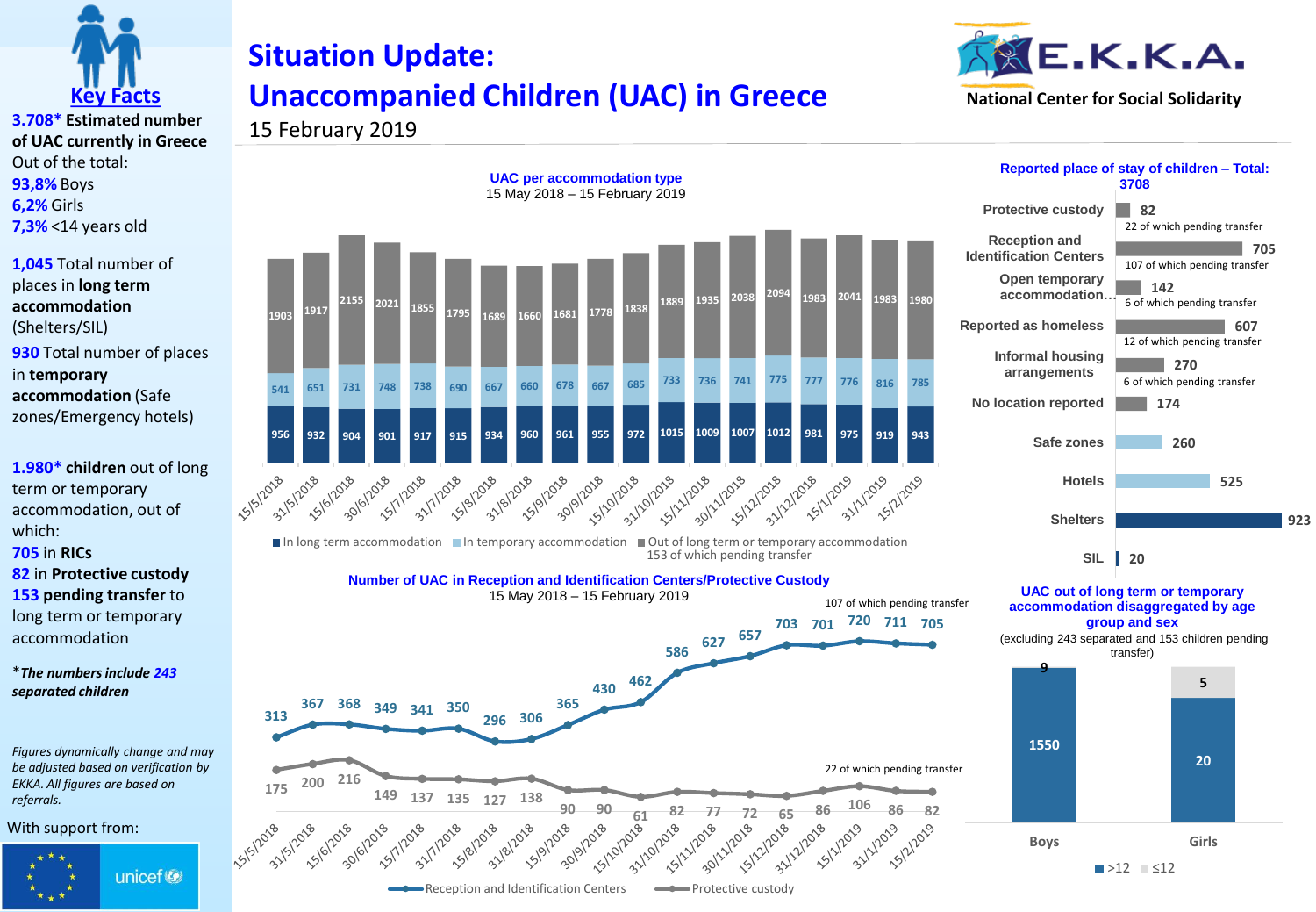## **Situation Update: Unaccompanied Children (UAC) in Greece**

Number and places of UAC shelters, safe zones and hotels, 15 February 2019

interests.

unicef<sup>®</sup>



**National Center for Social Solidarity**



31/1/2018 28/2/2018 31/3/2018 30/4/2018 31/5/2018 30/6/2018 31/7/2018 31/8/2018 30/9/2018 31/10/2018 30/11/2018 31/12/2018 31/1/2019

■ Total Long term places (Shelters/SIL) ■ Total temporary places (Safe zones/Hotels)